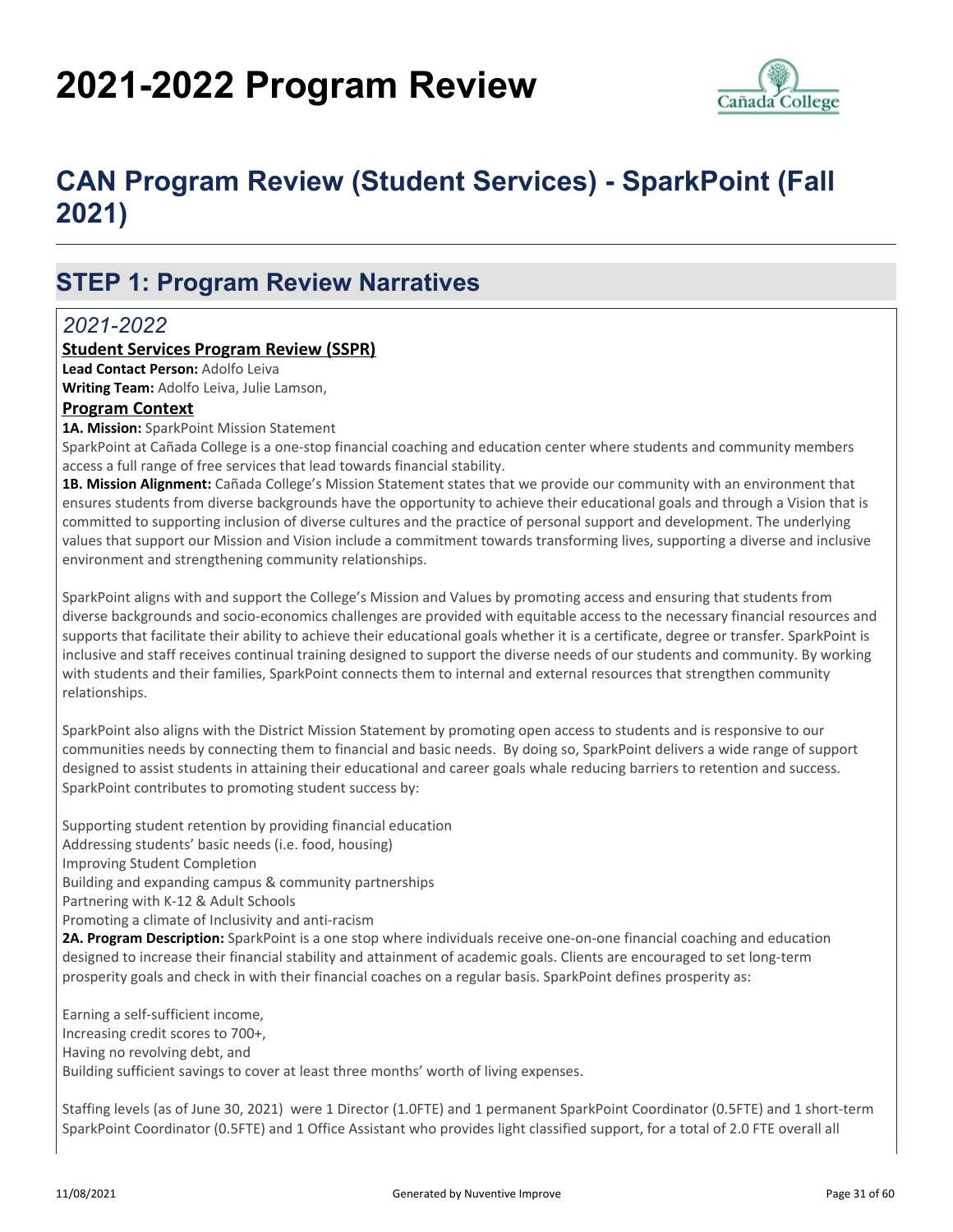working remotely.

As of Some of our most successful clients have been with SparkPoint for more than a year. Services are mostly free with a few being low-cost. SparkPoint is making a difference in students' lives by empowering them to make more informed financial choices. This leads to greater financial stability so they can afford to stay in school and complete their degrees and/or certificates in a timely manner.

SparkPoint serves under-represented, under-served, under-resourced, marginalized and disproportionately impacted students, staff, their families and the community. Programs who we partner with include (but are not limited to) EOPS, CARE, CalWORKs, TRIO, Puente, International Students, ASCC, DRC, ESO Adelante, Dreamers, undocumented students, Veterans and soon, Umoja. We also work with students who an EFC of "0" and students who may find themselves experiencing food insecurities, homelessness or may under other circumstances be well but find themselves experiencing a one-off financial challenge.

Who does SparkPoint Serve?

The profile for a SparkPoint Client is as follows: (n = ZZZ)

73% = Single

63% = Female

31% = Some college 28% = No college

21% = 25-34 years old 24% = 35-44 years old 18% = 45-54 years old

 $28% =$  Latino 22% = African American

64% = Speak english at home 30% = Speak Spanish at home

SparkPoint has the flexibility to fill the financial gaps for students and families where conventional financial aid may be limited or prohibited. In tandem, both resources assist students to build a stable foundation from which they can be successful and overcome long-standing inequities in both education and career potential.

The Director of SparkPoint also oversees the Dream Center and Veterans services at Cañada College. **2B. Student Goals:** SparkPoint at Cañada College delivered virtual Financial Coaching through June 30, 2021 and beyond. . All services transitioned to 100% virtual modality during the pandemic and are now transitioning back to in person.

Highlights of services that clients engaged included: (n=366) (note: Students may engage in multiple services)

29 = Access banking / financial products

19 = Acquire Vocation Skills

20 = Decrease debt

267 = Accessed the Food Pantry

32 = Increased their credit scores

- 112 = increased their financial level
- 44 = In Kind Support
- 73 = Managed finances Created a budget
- 73 = Managed finances Built their savings
- 46 = Obtained Financial Aid
- 30 = Obtained affordable housing
- 51 = Obtained benefits
- 44 = Obtained Employement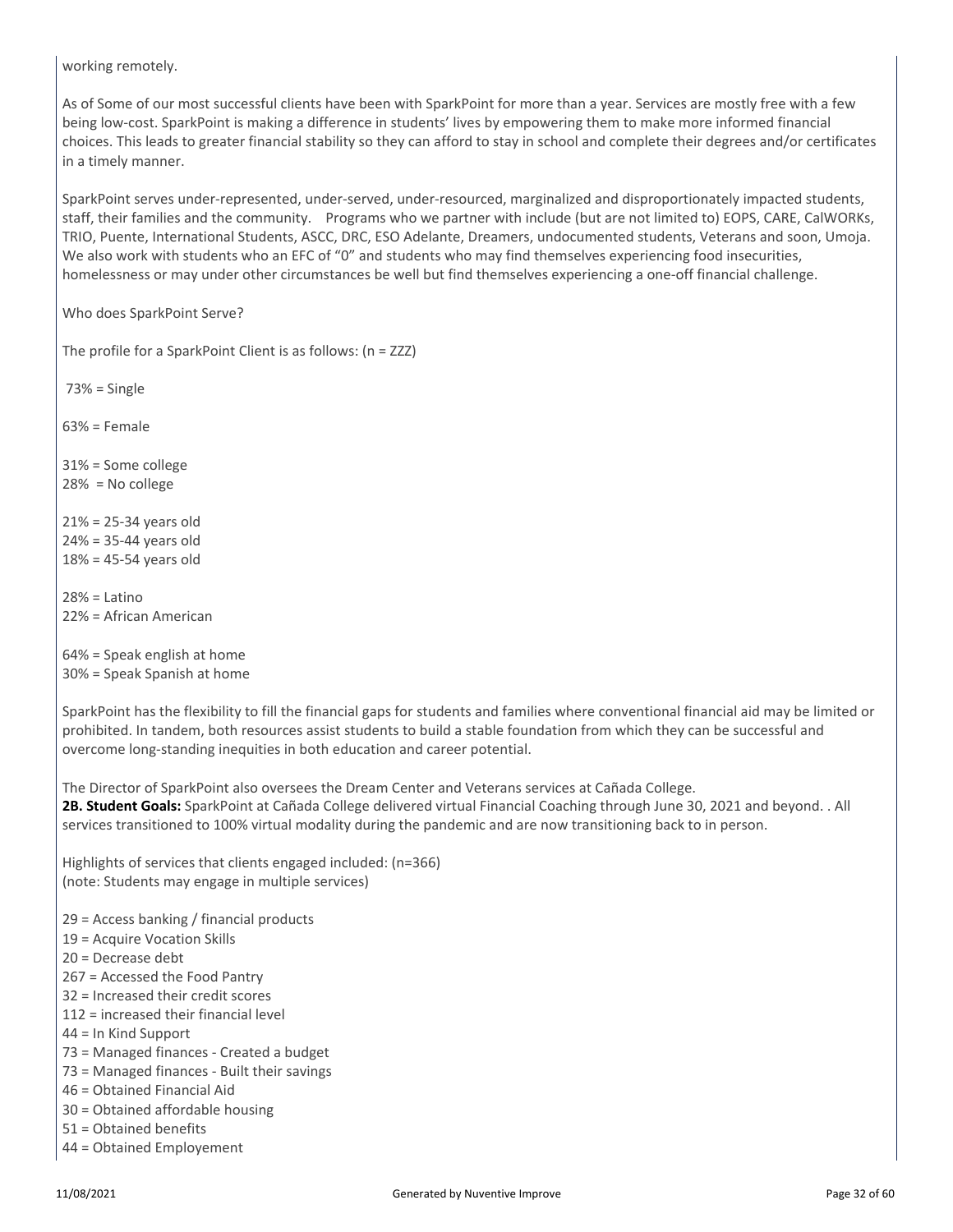Efforts will include:

Promoting financial education and wellness for our under-resourced students.

Cañada Cash - This incentive based program rewards clients for smart money management by teaching them life-long money management skills that can start assisting them immediately . Students receive \$25 incentives (maximum of six [up to \$150]) for completing positive financial behaviors that will organize their finances, decrease their debt, and / or improve their credit. Starting in the spring 2019 semester, additional career and transfer behaviors were added to our menu.

Community resources - Connecting students to basic needs supports (food and housing), banking relationships, Free legal clinics, and \$500 emergency awards (Giving Circle).

Supporting our food insecure students. Having healthy and nutritious food will assist students to be focused and alert in class. Access to food will also allow the student to not have to sacrifice going to class for having to work to support the family.

The Food Pantry – Pre-COVID, the full-service on-site food pantry served students, staff and community members seeking healthy and nutritious food. Clients shopped for up to two bags of food including produce, dry goods, refrigerated and frozen items, as well as, easy to prepare foods for individuals with limited to no access cooking options. The pantry is located in Bldg. 5, room 5202 and was open on Tuesdays, Wednesday's and Thursdays from 1:00 pm to 3:00 pm and Thursday evenings from 5:00 pm to 6:30 pm.

Food Grant Program - During COVID-19, SparkPoint staff served as the college Point of Contact for the Food Grant Program. A program that initially awarded food insecure students with up to \$150 per month (currently \$75 for most students and \$250 for Myanmar students) in the form of an electronic Tango Food Card that can be redeemed at Target, Safeway, Walmark, Whole Foods, Instacart and Uber Eats. Currently there are over 400 students enrolled at Cañada College.

Drive-thru Food Distribution - SparkPoint staff co-launched the CSM Drive-thru Food Distribution in April 2020. Currently, Cañada College is exploring launching a food distribution on campus.

CalFresh ( and other Public Benefits) – SparkPoint screens and enrolls individuals in CalFresh, Medicare and General Assistance in order to offset other expenditures. Eligible California food stamp (SNAP) recipients may receive up to \$204 monthly towards food at their local grocery chain and neighborhood stores. (a qualified family of four can receive over \$600 a month towards groceries)

SparkPoint supports our Housing Insecure students to have a safe place to live so they can stay in school, earn good grades and focus on completing school in the shortest time possible.

RRHS - The Rapid Response Hotel Stay Program (RRHS) provides homeless students and students who are at risk of being homeless with up to 30 nights of hotel stay. During this time, students are able to catch their breath, have a middle-term stable housing option, work with their financial coach to be connected to campus resources and county CORE agency housing and food supports, access the Food Grant Program and CalFresh, and seek employment thru our partnership with Workforce Development.

Rental Assistance R- In partnership with United Way Bay Area, SparkPoint has successfully offered two rounds of Rental Assistance and is now offering a third round. The first two rounds awarded students with up to \$1750 in rental assistance while the third round, through a referral system to county CORE agencies, offers two months of rental assistance, as well as, financial assistance for additional rental assistance, car repairs and other expenditures.

CORE Agency referrals - Students who have contacted SparkPoint prior to the Rental Assistance Program have been referred to CORE Agency supports.

Community Resources - Additionally, students are connected to additional community resources, such as, HIP Housing, San Mateo County Housing & CalFresh, Fair Oaks Community Center, Live Moves, and Giving Circle.

Homeless Youth Liaison - As required by the CCCCO, Cañada College has Homeless Youth Liaisons. SparkPoint Coordinators serve as one of the three pillars of support for our homeless Youth (along with Financial Aid and A&R). This team connects students (ages 25 and under) who self-certify that they are homeless, with immediate SparkPoint support, receive priority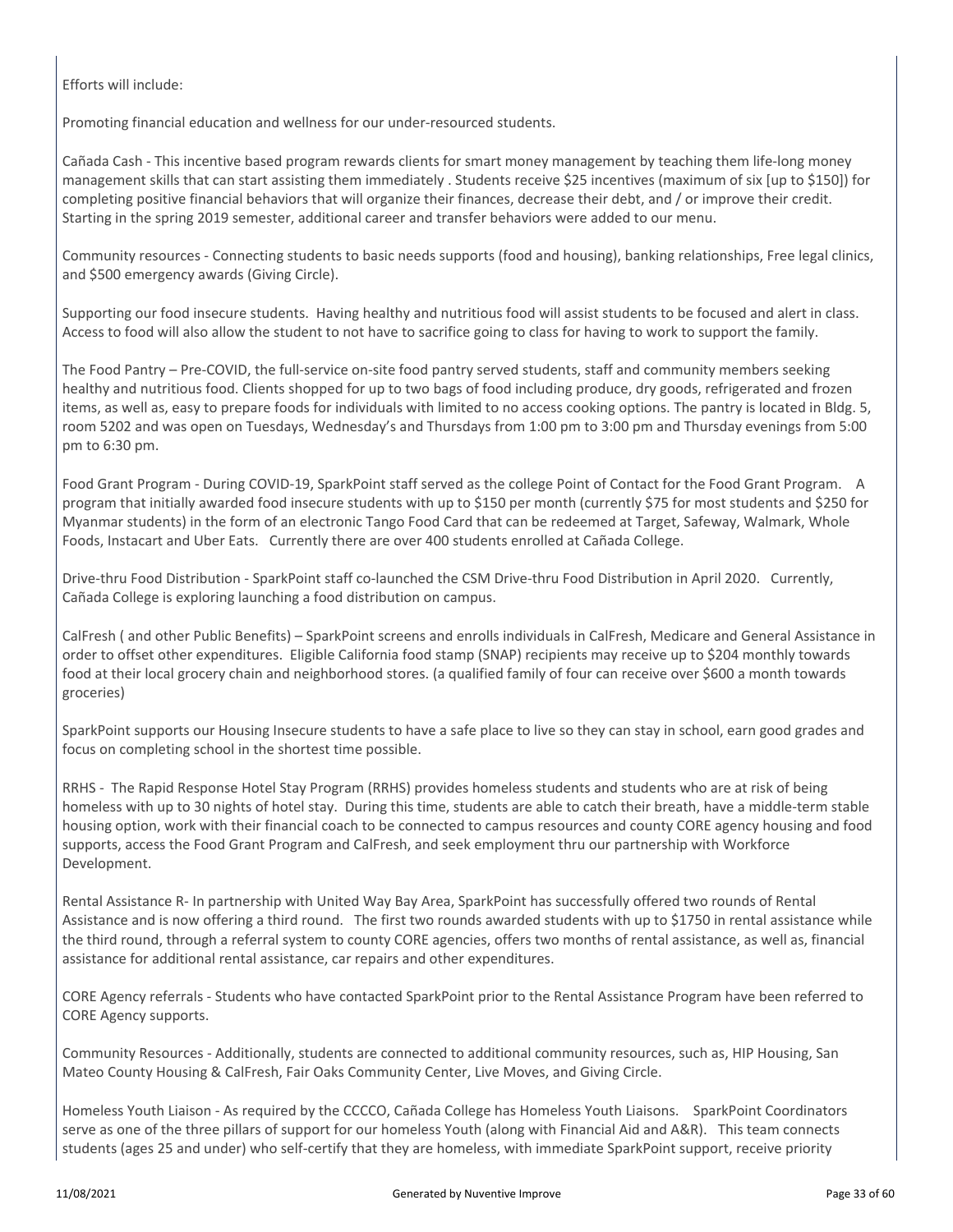registration, fee waivers and other resources.

Veterans Support - The Director of SparkPoint also oversees Veterans support services at Cañada College. Supports include: (detailed Veterans activities will be included in the Veterans Program Review in 2022)

Hiring a new VROC PSC

Connecting veteran and military connected students and their families to Financial Coaching.

Collaborating with District Veterans Support teams to align Veterans services.

Connecting veterans to SparkPoint services including the Food Grant and financial education

Addressing the needs of our student veterans and military connected students

Creating a Chatbot and Designing a new CRM designed to streamline veterans' certification process

Collaborating on Veterans Day Events, Board presentations, Veterans Care Packages

Supporting the physical move of VROC from Floor 2 to Floor 1 in B9.

Dream Center Support - The Director of SparkPoint also oversees Dream Center efforts at Cañada College. Supports include: (detailed Dream Center activities will be included in the Dream Center Program Review in 2023)

Hiring a new Dream Center PSC who now serves as the campus Undocu-liaison.

The Dream Center PSC serves as the campus Undocu-liaison and attends regional meetings dedicated to increasing services for Undocumented students statewide.

Coordintated two successful Undocumented Student Weeks of Action to increase awareness of the Undocumented experience and share valuable support resources.

Connecting Undocumented students and their families to Financial Coaching.

Free Legal Clinic – Students and community members have accessed FREE legal consultation on topics including immigration, family law, domestic violence, and tenant rights. However moving forward, the focus will be on immigration. Spanish and tagalog languages are supported.

Supporting the Dreamers Task Force

Supporting Undocumented Student Week of Action

Connecting Dreamers and Undocumented students and allies to SparkPoint services including the Food Grant Program and housing resources.

Working with Financial Aid to identify under-resourced students who may be eligible for HEERF Funding

**2C. Community Partnerships:** External - United Way Bay Area (UWBA), Second Harvest Food Bank (SHFB), San Mateo County Human Services Agency [Housing and CalFresh, Dept. of Rehab] (SMC HAS), San Mateo Credit Union (SMCU), Fresh Success, Sequoia Adult School (SAS), Giving Circle, San Mateo Veterans Office (CVSO), CORE Agencies (Fair Oaks Community Center (FOCC), Samaritan House (SH)) and the Silicon Valley Housing Group

Internal – Financial Aid, EOPS/CalWORKs, Outreach, Associated Students of Cañada College (ASCC), TRIO, ESO Adelante, Enrollment Services, San Mateo County Community College District, Transfer Center, Career Center, DRC, SparkPoint at CSM, SparkPoint at Skyline College.

**2D. Anti-Racism Contributions:** SparkPoint provides high touch support where students are and when they're available. Coaches work with students to identify the students' personal goals and coach them to meet these goals, regardless of race, color or economic background. The SparkPoint model believes that each individual brings with them their personal and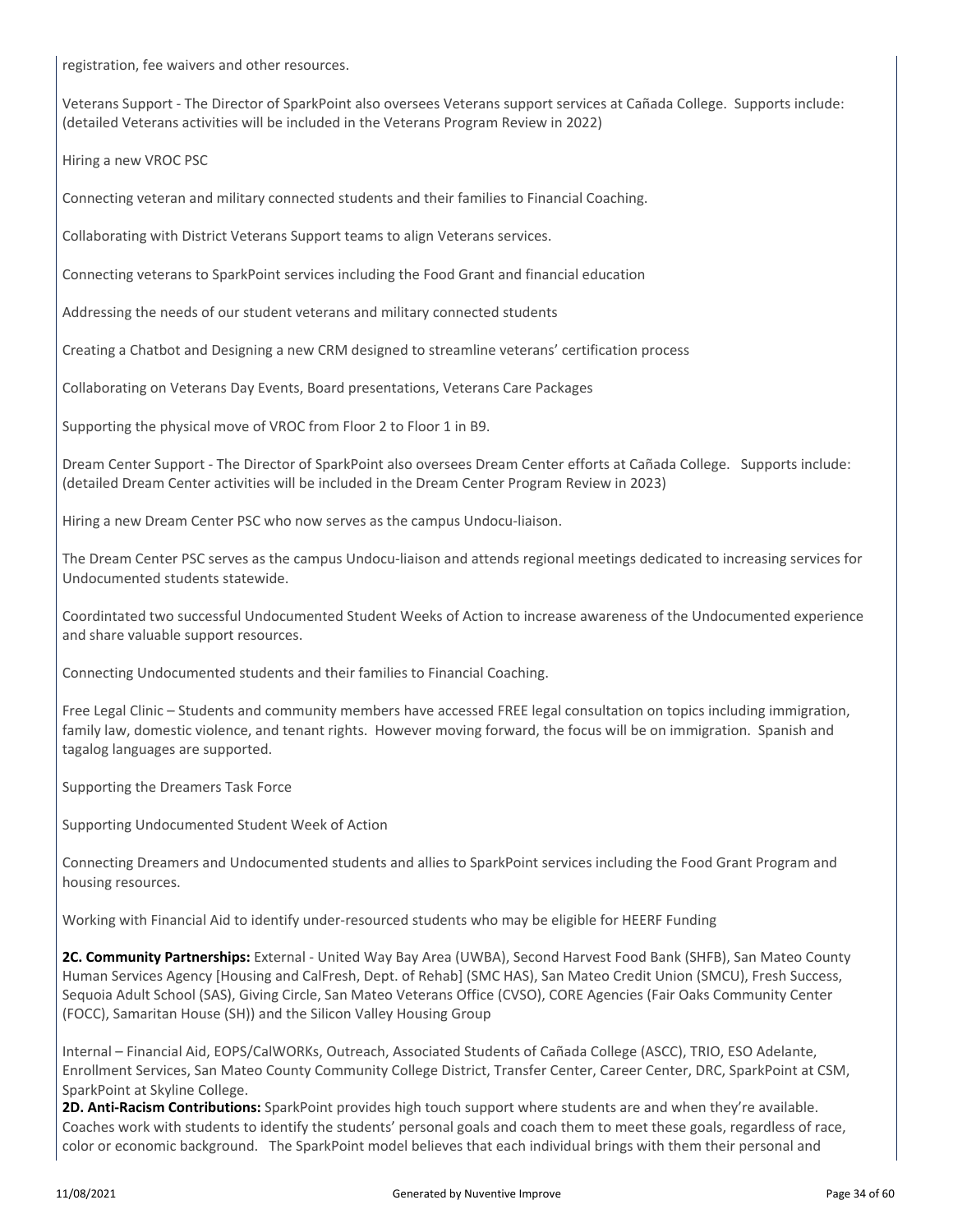valuable experience and uses this to build upon while treating students with honor and respect. SparkPoint staff is also required to complete the District Unbiased Training and is continually participating in professional development workshops addressing anti-racism.

**3A. Equity & Access:** SparkPoint provides high touch support where students are and when they're available. Coaches work with students to identify the students' personal goals and coach them to meet these goals, regardless of race, color or economic background. The SparkPoint model believes that each individual brings with them their personal and valuable experience and uses this to build upon while treating students with honor and respect. SparkPoint staff is also required to complete the District Unbiased Training and is continually participating in professional development workshops addressing anti-racism.

SPCC promotes social equity and basic needs by:

Providing both a Food Pantry and a walk-up Community Market (pre-COVID) where all students are welcome to access healthy and nutritious food.

Launching a Drive-thru Community Market at CSM

Coordinating the Food Grant Program serving nearly 400 high-need, high-risk students with monthly \$75 e-Gift Cards

Serving on the District-wide Basic Needs Task Force

Launching the Rapid Response Hotel Stay Program for our homeless or near homeless students

Providing Rental Assistance for our under-resourced students

Promoting family centered financial education to all students with a focus on our disproportionately impacted student groups.

Housing our Homeless Youth Liaison in partnership with the FAO and A&R

Envisioning and Co-leading the initial District-wide Basic Needs Task Force

SparkPoint oversees the Dream Center on campus. The Dream Center serves our undocumented and mixed status families who are often ineligible for most of the emergency assistance programs. Our Dream Center Coordinator serves as our campus Undocu-liaison and collaborates with our Financial Aid Office to identify and distribute CARES (State) and HEERF funding that is specifically outlined for undocumented students.

The Dream Center Legal clinic provides free weekly legal consultation and covers immigration, tenant rights and domestic violence issues.

Serving as a member of ACES, assisting with the Dreamers Task Force, and contributing to the District-wide Dream Center Initiative.

SparkPoint also oversees Veterans Services on campus. Veterans often find themselves in need of support services but often either don't know how to request them or face stigma that keeps them from accessing valuable services.

SPCC works closely with our EOPS, CalWORKs and Former Foster Youth programs on campus. These students are often first generation, low income and students of color. Thru this partnership, students are connected with basic need supports, financial coaching, access to benefits and access to emergency funds.

**3B. Equity Gap Elimination:** SparkPoint was created to address the social and financial equity gaps experienced by our most under-resourced, under-represented and marginalized communities. We serve any student or community member (BIPOC, LGBTQIA+, 1st gen, foster youth, homeless, undocumented, veteran, and low income, etc.). SparkPoint at Cañada College's original charge was to deliver financial literacy to EOPS, CARE, CalWORKs, and students who had a "0" EFC. These students commonly fall under the categories listed above. Six years later, we now serve all students and staff from within our entire community.

SparkPoint's work is in alignment with Cañada being an HSI (28% of our clients are LatinX) but there is some work that we need to do to improve how we support our ANAPISI community (14% of our clients ).

SparkPoint also oversees the Dream Center which supports our Undocumented, Dreamer and AB540 students. These students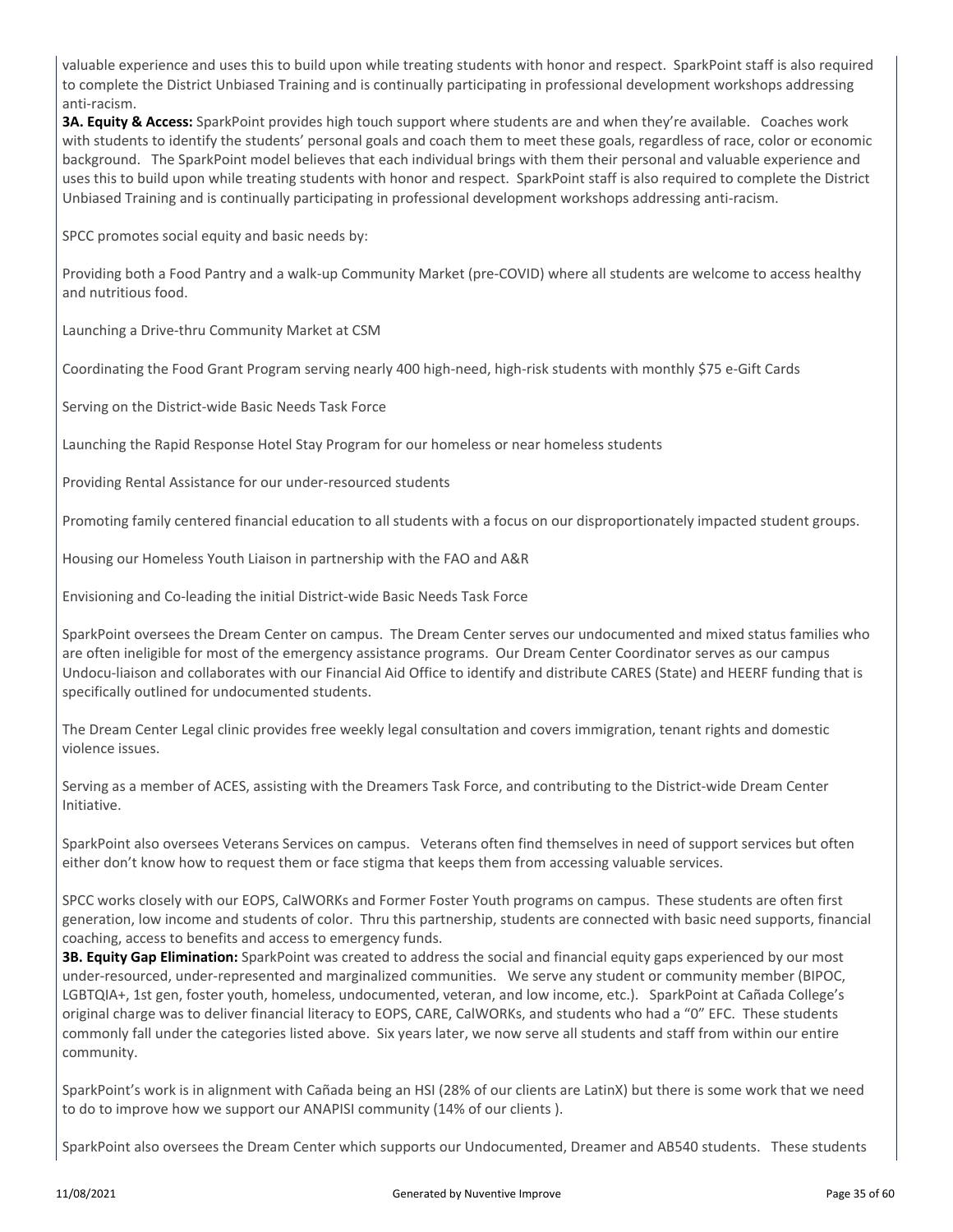are often not eligible for many of the County, State and Federal resources available. They also face cultural barriers the keep them from accessing critical services designed to alleviate their financial and socio-emotional challenges. SparkPoint and Dream Center allies also serve to educate our community about Undocumented issues including providing a free legal clinic on campus.

Veterans Resources (VROC) is another area that SparkPoint oversees. Our veteran community often faces many socioemotional factors ranging from PTSD to stigma around receiving public resources to challenges in adjusting from military to civilian life. By supporting our veterans and military connected families, SparkPoint is assuring that veterans also access much needed resources while assisting them to shorten their time to completion and access their military benefits.

**3C. Delivery Method Considerations:** The SparkPoint Model and "Guiding Principles" clearly outline SparkPoint Centers' service delivery model. They drive our approach to serving disproportionately impacted communities with honor and respect throughout the clients' journey with SparkPoint. They include:

Supportingh families with resources and financial coaching during the COVID-19 crisis and post-crisis to create a path towards long-term financial prosperity.

Providing services or referrals to services that meet basic needs including food security, childcare, housing, rental assistance, mental health support, and other needs as requested.

Taking a family-centred approach, operating with the cornerstone of the coaching model, that clients are creative, resourceful, and whole.

Creating a welcoming and respectful environment for clients, promoting equity and maintaining a culture of trust, respect, caring, and openness.

Maintaining client confidentiality by following all regulations regarding client access, staff access, consent to release information, storage, and disposal of files.

Engaging with clients long-term, meeting individuals and families where they are, understanding that individual experiences do not often follow a linear path.

Creating a welcoming and respectful environment, valuing the dignity of all clients no matter their background nor identity, especially Black, Indigenous, Latinx, and other communities of color that have been historically marginalized by white supremacist institutions.

### **Looking Back**

**4. Major Accomplishments and Challenges (500 Word Limit):** SparkPoint - overall

SparkPoint (SPCC) transitioned to a remote work environment and delivered financial education and literacy in a 100% virtually modality during COVID-19.

Exceeded it's FY19 and FY20 goals (total of 188 clients and 170 measurable clients received high touch services)

Responsive to changing programs to address the changing needs of our students.

Continued to evaluate how SparkPoint addresses social and financial inequities and how we could constantly make adjustments to close these gaps.

Launched the Basic Needs Task Force (BNTF) designed to close financial equity gaps by addressing food insecurity, housing and mental health. SparkPoint staff all participate in subcommittees.

Awarded over 20 Giving Circle awards of at least \$500 each to students experiencing financial need.

Obtained college approval to fund 2 permanent positions (Veterans Coordinator & Dream Center Coordinator

Delivered four rounds of "Credit Workshops" to 3-5 cohorts of JobTrain students (~400 students).

Continued to grow partnerships with the EOPS, CalWORKs, FAO, TRIO, ESO Adelante, ASCC and others.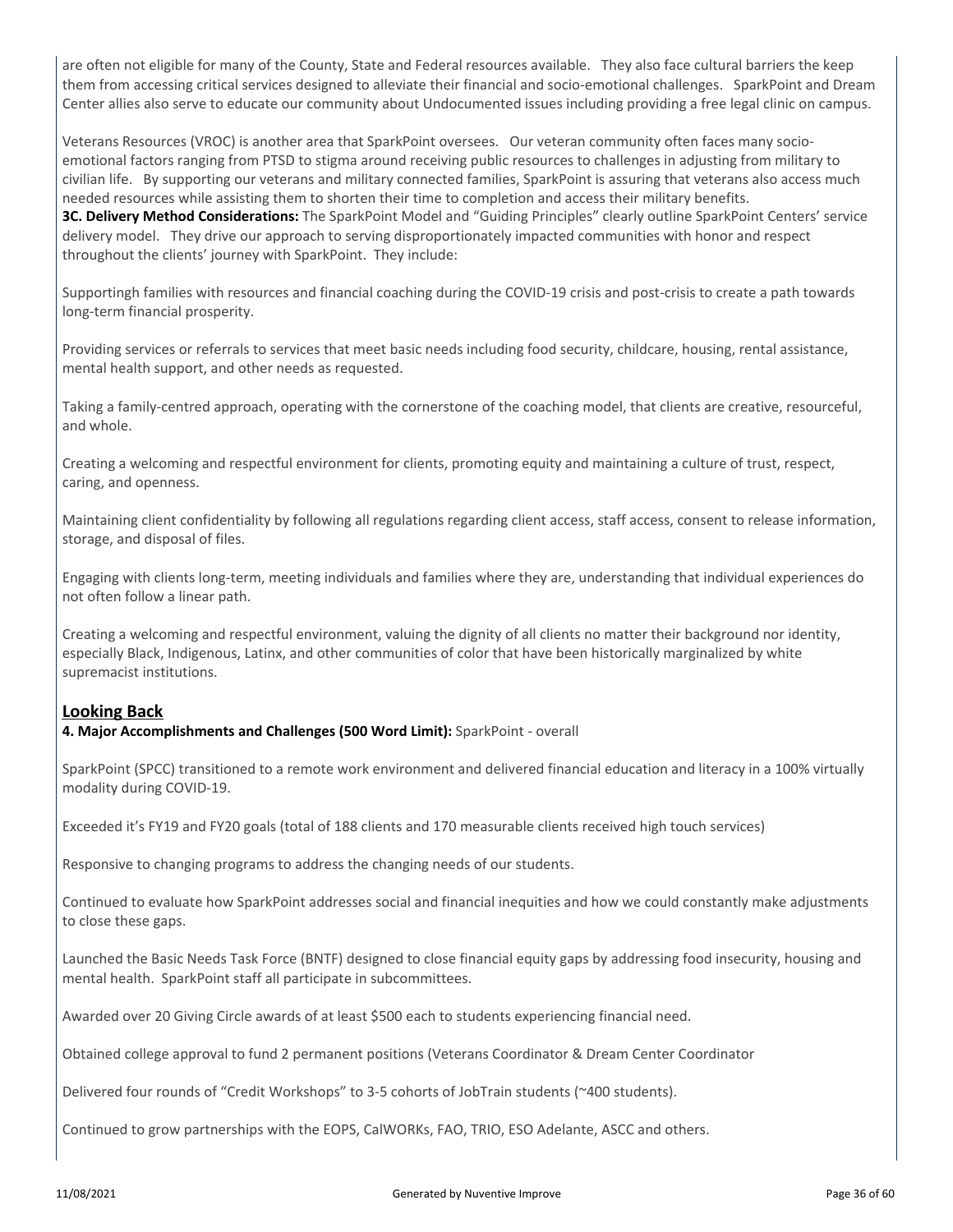Food Insecurities (PreCOVID)

Expanded Food Pantry hours and capacity to serve students, staff and the community.

Hosted 3 monthly on-campus Community Market to provide healthy and nutritious food to our community.

Partnered with our Bookstore, the District and sister colleges to launch a "Hot and Cold Meal" (HCM) program

Food Insecurities (COVID)

HCM transitioned to the Food Grant Program (FGP) where students were mailed out monthly \$75-\$150 Safeway Gift Cards. (~ 325 served)

The FGP was upgraded to monthly electronic Tango Gift Cards (nearly 400 served)

Supported the CSM Food Distribution. As of Oct 2021, 127 combined CSM and Skyline markets have distributed over 5 million pounds of food to over 100,000 families resulting in a grocery offset of over \$9 million for our clients.

Housing

SparkPoint coordinators continue to serve as part of the Homeless Youth Liaison team on campus.

Collaborated with SparkPoint CSM, SparkPoint Skyline and Catholic Charities to launch two successful rounds of Rental Assistance that awarded \$1750 to 25 students.

Started the planning for Round 3 of Rental Assistance in partnership with Samaritan House. Up to 38 students are eligible for up to 2 months of rental assistance.

Offered the Rapid Response Hotel Stay Program. To date, 2 students have been placed including 1 for up to 30 nights. This student has obtained a job and has secured housing once the hotel stay ends.

Challenges

Since COVID-19, the majority of individuals contacting SPCC arrived facing multiple levels of challenges and a much wider array of crises.

Staffing - Life events have led to SPCC having various amazing SparkPoint Coordinators over the past two years. However, there is a learning curve for new staff performing this role which usually lasts 4-6 months.

Funding continues to be a challenge for SPCC. Lack of consistent funding and year over year funding has impacted SPCC's ability to do long-term planning and hiring of staff

Addressing the needs of students during COVID-19 has also been challenging. Students who are in the greatest need, are often the ones facing the most challenges.

**6A. Impact of Resource Allocations Process:** Hiring an additional SparkPoint Coordinator - Not funded

With the rising cost of living in the Bay Area, families struggling to make ends meet (self sufficiently for a family of 4 in San Mateo County is over \$127,000), the financial and emotional impact of COVID-19 and the many challenges that our students are facing, the need for additional financial coaching and basic need supports has never been greater. Not having these positions funded have impacted SparkPoint's ability to serve more students and offer longer term supports that have a deeper impact on students retention, success and persistence while reducing time to completion. Additionally, with AB132 coming into effect, requiring a greater effort to address student basic needs, there will be more duties that the SparkPoint Coordinator will need to meet and more students to support. We are also finding that capacity has become a challenge since SparkPoint Coordinators are needing to spend greater amounts of time with each student. Additionally, the level of support that students needs is often time-sensitive and has proven to be shifting towards higher touch services. As the pandemic extends, there may be students who are finding resources, but those who are the highest need and marginalized are experiencing compounding needs as they find themselves in multiple levels of crisis.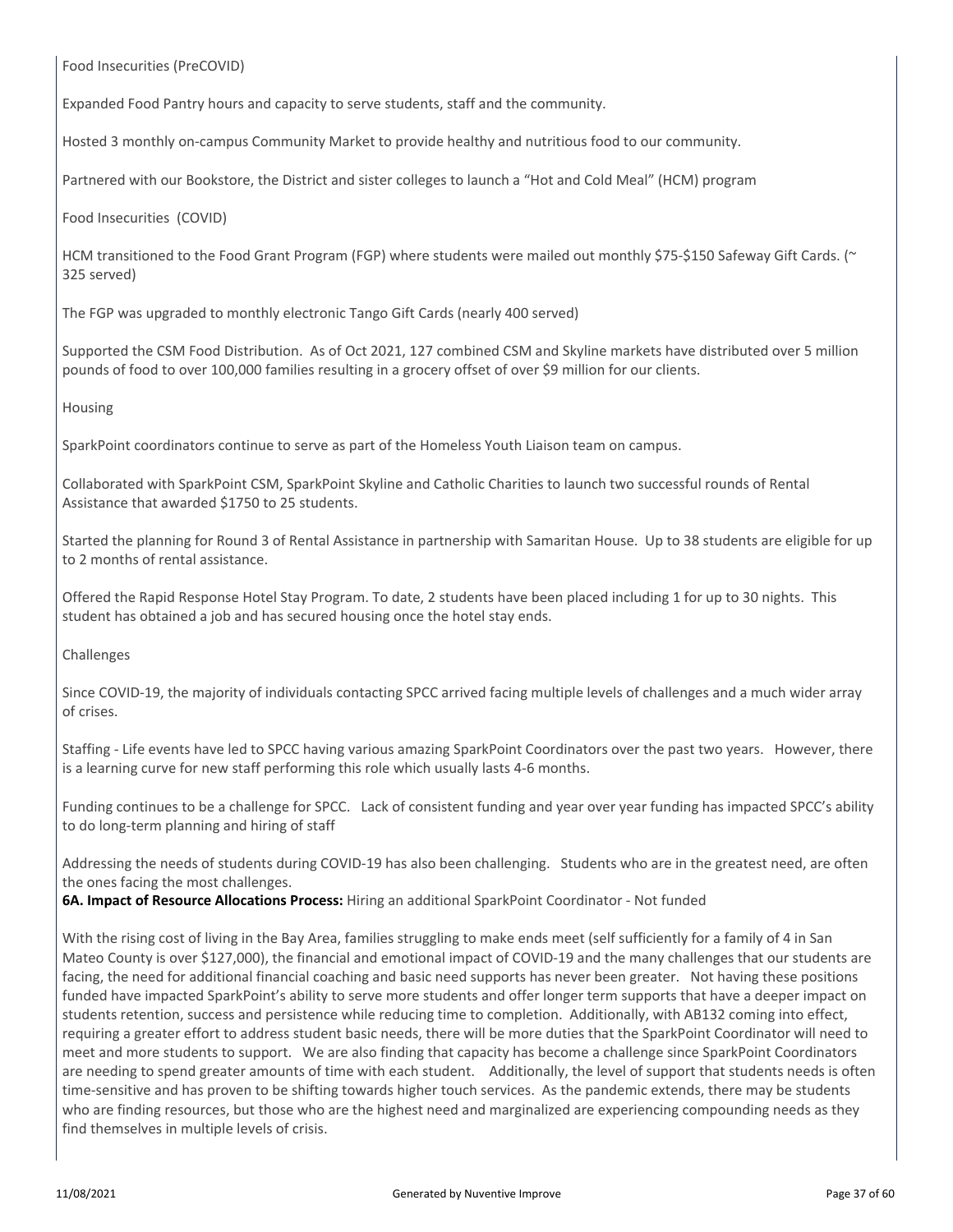Hire a 0.48 FTE OAII to staff the pantry = approved - but not funded

This request was approved by President Moore but due to the COVID-19, it was not funded since the Pantry was closed. Moving forward, SparkPoint will request a full time SparkPoint Coordinator to assist with supporting the Pantry, Community Market, Food Grant Program and the Rapid Response Hotel Stay Program.

Purchase of a b/w printer for the Food Pantry so students can be screened and enrolled for

CalFresh (Food Stamps) benefits - CalFresh Money used - Not Funded

This request was not funded. - SparkPoint was able to use Hunger Free funds to purchase this printer

Signage - signage for the campus - Not funded

This request was denied. Campus leadership informed SparkPoint that an overall signage campaign will provide updated signage across the campus. Students are disproportionately impacted by not having adequate and accurate signage to guide them to services.

#### **6B. Disproportionately Impacted Students Affects:** 1

**7. SAOs & SLOs:** SAO1 - SparkPoint will serve 50 clients of which 40 will receive high-touch services.

SAO2 - SparkPoint will provide pre/post surveys to measure SparkPoint impact.

SAO3 - SparkPoint will blend financial literacy into partner programs.

**8. SAO/SLO Assessment Results & Impact:** SAO1 - SparkPoint will serve 50 clients of which 40 will receive high-touch services. - Met SparkPoint exceeded the FY21 goals by serving 52 and 40 students respectively. This met our United Way Bay Area Goal.

SAO2 - SparkPoint will provide pre/post surveys to measure SparkPoint impact. - In progress. COVID-19 paused this effort as we were planning on implementing the surveys next semester once we return to in person services. With the pandemic in place, SparkPoint had to shift how it rolled out services and met students' financial needs.

SAO3 - SparkPoint will blend financial literacy into partner programs. - Met This was an overwhelming success. SparkPoint partnered with TRIO to deliver direct financial literacy in B9, Floor 2 to all students and partnered with ESO/Adelante to integrate financial literacy into their curriculum and expanded Cañada Cash into both Career and Transfer services.

### **Looking Ahead**

**9. SAOs & SLOs for the Next Review Cycle:** SAO1 - SparkPoint will serve 50 clients of which 40 will receive high-touch services. Outcomes have been adjusted to meet SparkPoint Capacity during COVID-19, as well as, current staffing levels. SparkPoint will review our intake processes and program content under the lens of anti-racism and bias. We will also work with our UWBA partner to address systemic anti-racism at the initiative level. These results will be addressed in our next program review.

SAO2 - SparkPoint will provide pre/post surveys to measure SparkPoint impact.

As we return to in-person modality, SparkPoint will resume pre/post survey efforts. During the pandemic, the SparkPoint initiative students approached SparkPoint facing multiple levels of crisis. Our program focused on meeting them where they were at and resolving their immediate need before working on long-term SparkPoint efforts. Moving forward, we will and use the survey to identify anti-racist practices and modify our program as needed. These results wlll be described in our next program review.

SAO3 - SparkPoint will blend financial literacy into partner programs.

SparkPoint will continue this SAO. Blending financial literacy into partner programs has proven to be very successful for connecting students to needed services and for reducing the amount of resources needed to meet our deliverables. We will look to expand the number of partnerships we have as we work to focus on our students' basic needs. We will also work with these partners to examine our overall anti-racism practices and make corrections as needed. These results will also be shared on or next program review.

#### SAO4 - Build and streamline our Basic Needs Efforts.

With the addition of AB132 and the transition of the BNTF efforts back to the campuses, this positions us so that we can create, modify, update and redesign our Basic Needs Efforts. As we roll these out, we will do so with an Anti-racism lens and partners with partners who are aligned with our lens. This is a new SAO for SparkPoint.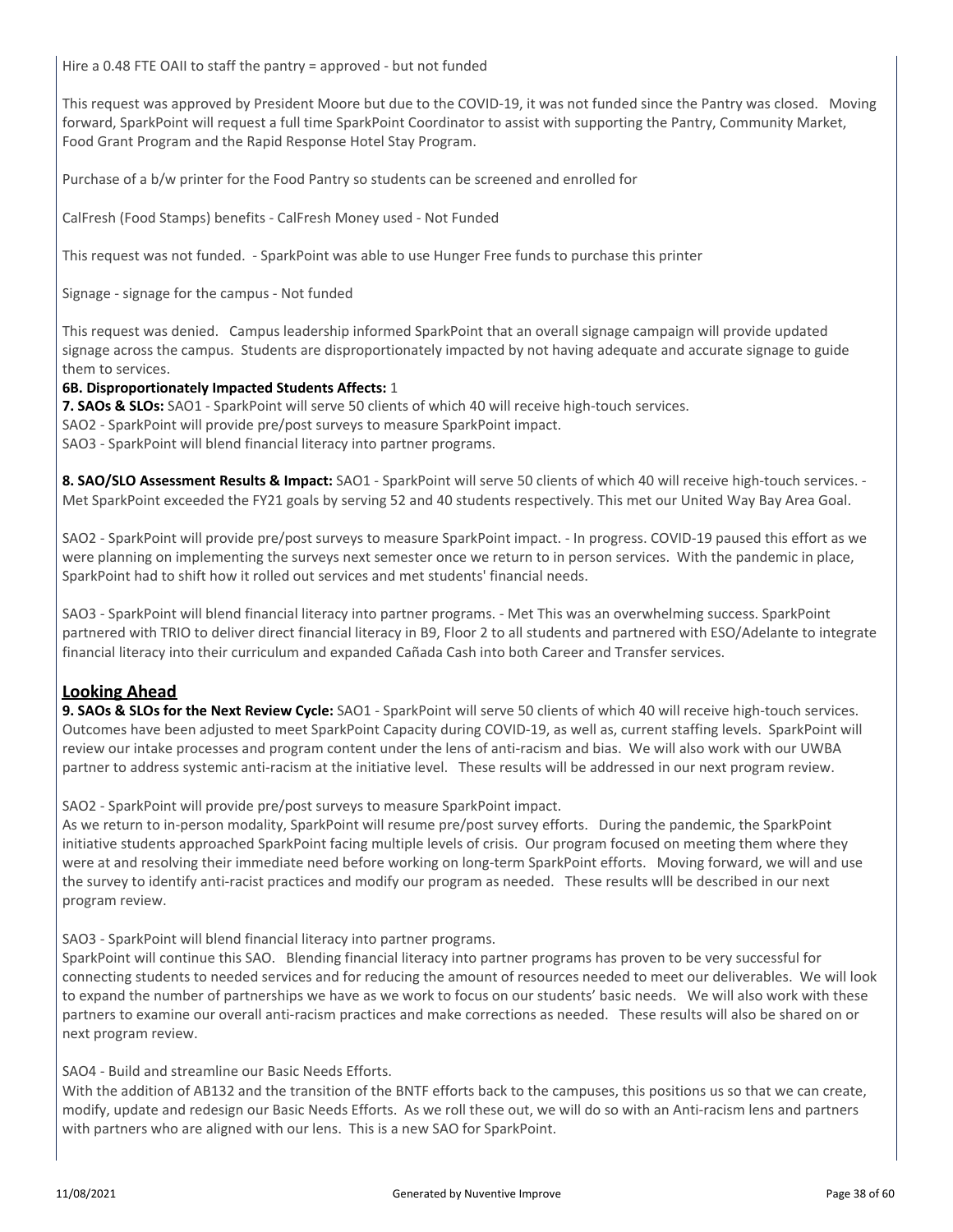**10. Program Improvement Initiatives:** A. Financial Coaching Capacity for SparkPoint at Cañada College Provide enhanced financial literacy certification and training (professional development) for SparkPoint staff, additional long-term confidential coaching office space, and funding for additional SparkPoint Coordinator related duties (salaries and benefits and resources to carryout job functions) (2 - Continuing (PR))

 a) Provide financial literacy certification for SparkPoint Financial Coaches - Vendor Association of Financial Counseling and Planning: Certification: Accredited Financial Counselor (Active)

b) Secure additional long-term financial coaching office (Active)

 c) Hire an additional Permanent SparkPoint Financial Coach - Additional support is needed to meet the growing financial needs of students in this region with a high cost of living. (Active)

B. Increase visibility for SparkPoint servcies on campus (signage & wayfinding) (2 - Continuing (PR))

 a) Add signage to SparkPoint for SparkPoint Center - Currently, there is no signage identifying where the SparkPoint Center is nor is there wayfinding signage orienting visitors where to find the SparkPoint Center on campus (Active)

C. Purchase a b/w printer for the Food Pantry so students can be screened and enrolled for CalFresh (Food Stamps) benefits (1 - New (PR))

**Program Review Narrative Status:** In Progress

# **Goal Description: Financial Coaching Capacity for SparkPoint at Cañada College - COVID-19 Era**

Provide funding for additional SparkPoint Coordinator (salaries, benefits and resources) to carryout job functions during COVID-19 period when students are experiencing increased levels of financial and emotional crisis. SparkPoint Coordinators provide multiple levels of socio-economic supports focusing on financial education and including food insecurity, housing referral, rental assistance and additional emergency financial supports. These all positively impact student retention, success and persistence.

**Goal Status:** 2 - Continuing (PR)

**Relevant Program Review Cycle:** 2020-2021

**Estimated Start Date:** 07/01/2021

**Estimated Completion Date:** 06/30/2022

**Who's Responsible for this Goal?:** Adolfo Leiva; Wissem Bennani

**Please select the college goals with which your program goal aligns.:** Student Completion/Success - Provide educational and student services programs that highlight inclusivity, diversity, and equity in their mission to help students meet their unique educational goals and minimize logistical and financial barriers to success., Community Connections - Build and strengthen collaborative relationships and partnerships that support the needs of, reflect, and enrich our diverse and vibrant local community., Organizational Development - Focus institutional resources on the structures, processes, and practices that invest in a diverse student population and prioritize and promote equitable, inclusive, and transformative learning.

**Please select the college strategic initiatives with which your program goal aligns.:** Improve Student Completion, K-12 & Adult School Partnerships, Connect Students with Internships and Mentorships, Create an Alumni Network, Enhance Marketing, Hold On-Campus Events, Partner with 4-Year Colleges and Universities, Implement Guided Pathways, Implement Guided Pathways, Create Process for Innovation, Promote a Climate of Inclusivity, Institutionalize Effective Structures to Reduce Obligation Gaps

## *Action Plans*

**2019-2020 -** Provide financial literacy certification for SparkPoint Financial Coaches - Vendor Association of Financial Counseling and Planning: Certification: Accredited Financial Counselor (Active)

**Who's Responsible for Completing this Action Plan?:** Adolfo Leiva, Julie Lamson **Estimated Completion Date:** 06/30/20

**Related Documents & Links:**

[Accredited Financial Counselor Email.docx](https://sanmateo.improve.nuventive.com:443/tracdat/viewDocument?y=eOJadZbTJS9w) [Accredited Financial Counseling and Planning](https://sanmateo.improve.nuventive.com:443/tracdat/viewDocument?y=YlRawhiZYdas)

**2019-2020 -** Secure additional long-term financial coaching office (Active)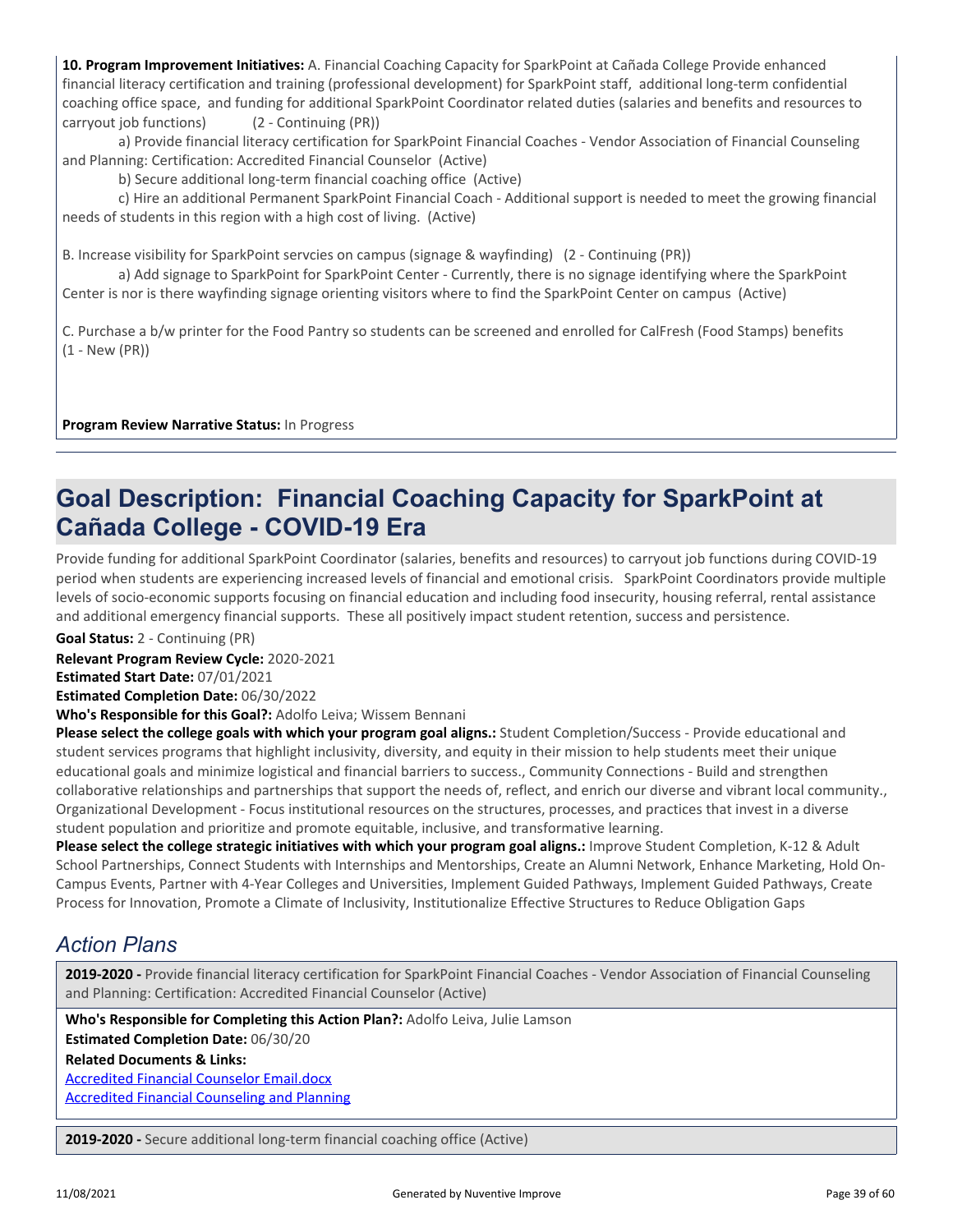# **CAN Program Review (Student Services) - SparkPoint (Fall 2021)**

### **Who's Responsible for Completing this Action Plan?:** Adolfo Leiva

**Estimated Completion Date:** 01/02/2020

**2019-2020 -** Hire an additional Permanent SparkPoint Coordinators / Financial Coaches - Additional support is needed to meet the growing financial, food insecurity and homelessness needs of students due to the increasing cost of living in the Bay Area. Selfsufficiency standards for a family of 4 in the San Mateo County average over \$127,000 per year. (Active)

**Related Documents & Links:** [Classified Hiring Justification - SparkPoint Coordinator FY20.docx](https://sanmateo.improve.nuventive.com:443/tracdat/viewDocument?y=l1gsY77vl2Tz) **Who's Responsible for Completing this Action Plan?:** Adolfo Leiva, Manuel Perez **Estimated Completion Date:** 03/31/19

## *Resource Requests*

**Hiring an additional SparkPoint Coordinator -** The need for SparkPoint services is increasing with the high cost of living. Qualified coaches need to be outreaching and also meeting with students. We are at capacity.

Due to COVID-19, students are increasingly coming to SparkPoint facing multiple layers of crisis. These needs are often urgent and have negative financial impacts on students if timely action is not taken. However, due to the nature of the crisis that students are facing, the average amount of time needed to resolve student issues has increased 3 fold. Additionally, as the pandemic has stretched out, the needs or our under-resourced and marginalized students are only compounding at a growing rate.

**Status:** No Longer Needed - Inactive

**Type of Resource:** Non-Instructional Personnel

**Cost:** 95560

**One-Time or Recurring Cost?:** Recurring Cost

**Critical Question: How does this resource request support closing the equity gap?:** This position will close the equity gap by providing students with access to resources they may not have known about, did not know they could access, did not know how to access and did not know they were eligible for. Since SparkPoint also serves students' family members by increasing financial stability within the family unit, it creates s pathway for students' family members to access college and increase their ability to break the cycle of poverty that has historically held back our under-resourced students. Additionally, SparkPoint works closely with EOPS, CalWORKs, TRIO, CWD, Puente, Food Grant Program students and Veterans to ensure that equity gaps are closed and that the work that is done is with social justice lens.

**Critical Question: How does this resource request support Latinx and AANAPISI students?:** The Director of SparkPoint also oversees the Dream Center and the work of the Dream Center PSC, all Latinx students are directly supported by all SparkPoint services and resources.. In addition, SparkPoint is open to all students and the community including AANAPISI.

SparkPoint serves all students, regardless of their immigration status with increasing their financial stability. This includes Latinx and AANAPISI students. Many of our under-resourced students are Latinx and ANNAPISI.

**Resource Priority Ranking:** Low Priority

## **Goal Description: Hire a SparkPoint Coordinator to support with growing Cañada College Basic Needs Requests**

Provide funding for additional SparkPoint Coordinator to support students' basic needs (food insecurity, homelessness, etc.). These supports include the Food Grant Program, the Rapid Response Hotel Stay Program, the Rental Assistance Program, CalFresh enrollment, the Food Pantry, as well as, our upcoming Fresh Success and potential Emergency Food Distribution. The growing need to provide basic needs support has been steadily increasing linearly. However, the time it takes to support these students has grown exponentially and the current capacity to support with basic needs and deliver financial education has been decreasing.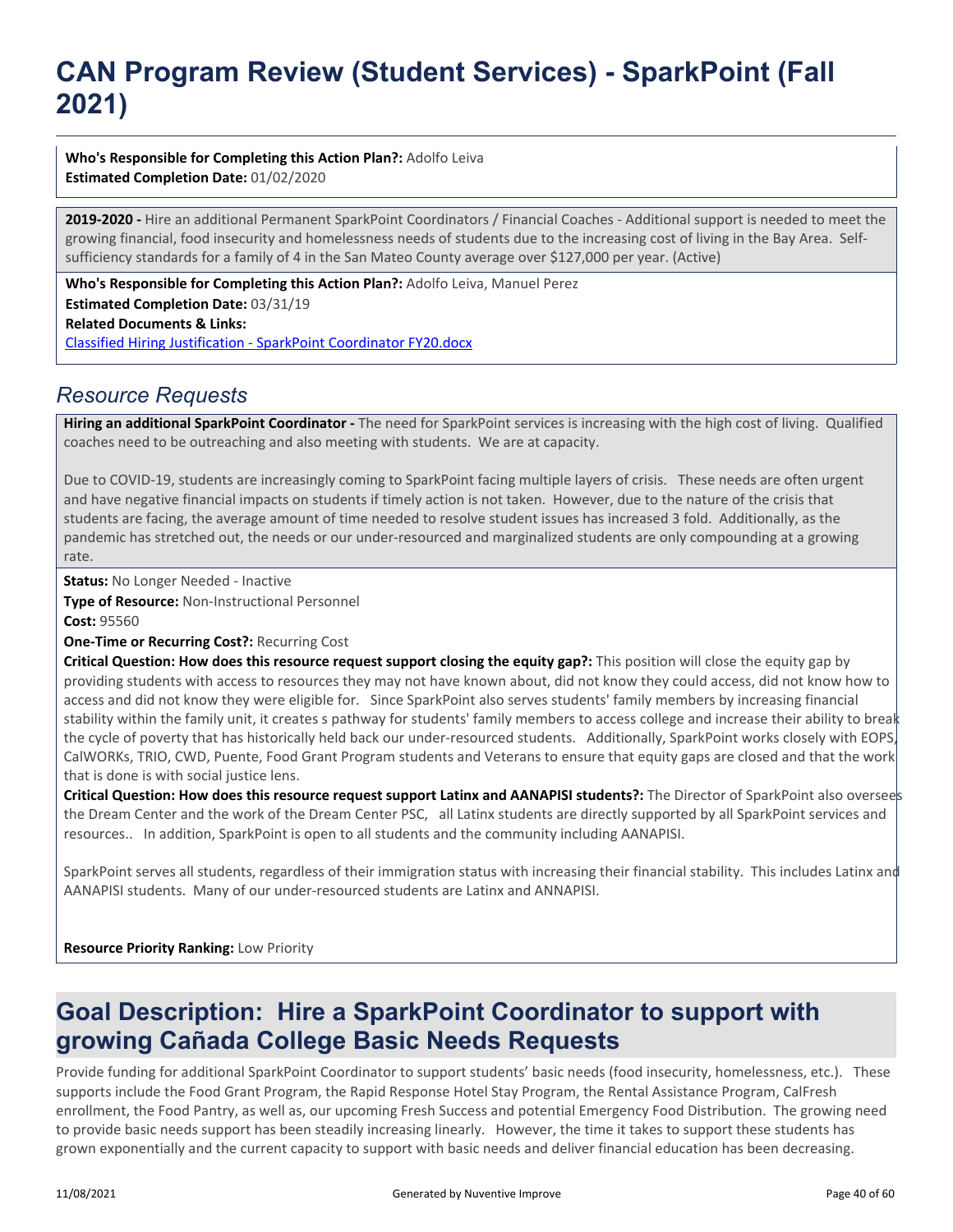# **CAN Program Review (Student Services) - SparkPoint (Fall 2021)**

**Goal Status:** 2 - Continuing (PR)

**Relevant Program Review Cycle:** 2021-2022 **Estimated Start Date:** 07/01/2022

**Estimated Completion Date:** 06/30/2023

**Who's Responsible for this Goal?:** Adolfo Leiva; Wissem Bennani

**Please select the college goals with which your program goal aligns.:** Student Completion/Success - Provide educational and student services programs that highlight inclusivity, diversity, and equity in their mission to help students meet their unique educational goals and minimize logistical and financial barriers to success., Community Connections - Build and strengthen collaborative relationships and partnerships that support the needs of, reflect, and enrich our diverse and vibrant local community., Organizational Development - Focus institutional resources on the structures, processes, and practices that invest in a diverse student population and prioritize and promote equitable, inclusive, and transformative learning.

Please select the college strategic initiatives with which your program goal aligns.: Develop Clear Pathways, Improve Student Completion, K-12 & Adult School Partnerships, Build Relationships with Employers, Enhance Marketing, Hold On-Campus Events, Partner with 4-Year Colleges and Universities, Implement Guided Pathways, Create Process for Innovation, Promote a Climate of Inclusivity

## *Action Plans*

**2019-2020 -** Provide financial literacy certification for SparkPoint Financial Coaches - Vendor Association of Financial Counseling and Planning: Certification: Accredited Financial Counselor (Active)

**Who's Responsible for Completing this Action Plan?:** Adolfo Leiva, Julie Lamson **Estimated Completion Date:** 06/30/20

**2019-2020 -** Secure additional long-term financial coaching office (Active)

**Who's Responsible for Completing this Action Plan?:** Adolfo Leiva **Estimated Completion Date:** 01/02/2020

**2019-2020 -** Hire an additional Permanent SparkPoint Coordinators / Financial Coaches - Additional support is needed to meet the growing financial, food insecurity and homelessness needs of students due to the increasing cost of living in the Bay Area. Selfsufficiency standards for a family of 4 in the San Mateo County average over \$127,000 per year. (Active)

**Who's Responsible for Completing this Action Plan?:** Adolfo Leiva, Manuel Perez **Estimated Completion Date:** 03/31/19

### *Resource Requests*

**Hiring an additional SparkPoint Coordinator -** The need for SparkPoint services is increasing with the high cost of living. Qualified coaches need to be outreaching and also meeting with students. We are at capacity.

Due to COVID-19, students are increasingly coming to SparkPoint facing multiple layers of crisis. These needs are often urgent and have negative financial impacts on students if timely action is not taken. However, due to the nature of the crisis that students are facing, the average amount of time needed to resolve student issues has increased 3 fold. Additionally, as the pandemic has stretched out, the needs or our under-resourced and marginalized students are only compounding at a growing rate.

**Status: New Request - Active** 

**Type of Resource:** Non-Instructional Personnel

**Cost:** 106985

**One-Time or Recurring Cost?:** Recurring Cost

**Critical Question: How does this resource request support closing the equity gap?:** This position will close the equity gap by providing students with access to resources they may not have known about, did not know they could access, did not know how to access and did not know they were eligible for. Since SparkPoint also serves students' family members by increasing financial stability within the family unit, it creates s pathway for students' family members to access college and increase their ability to break